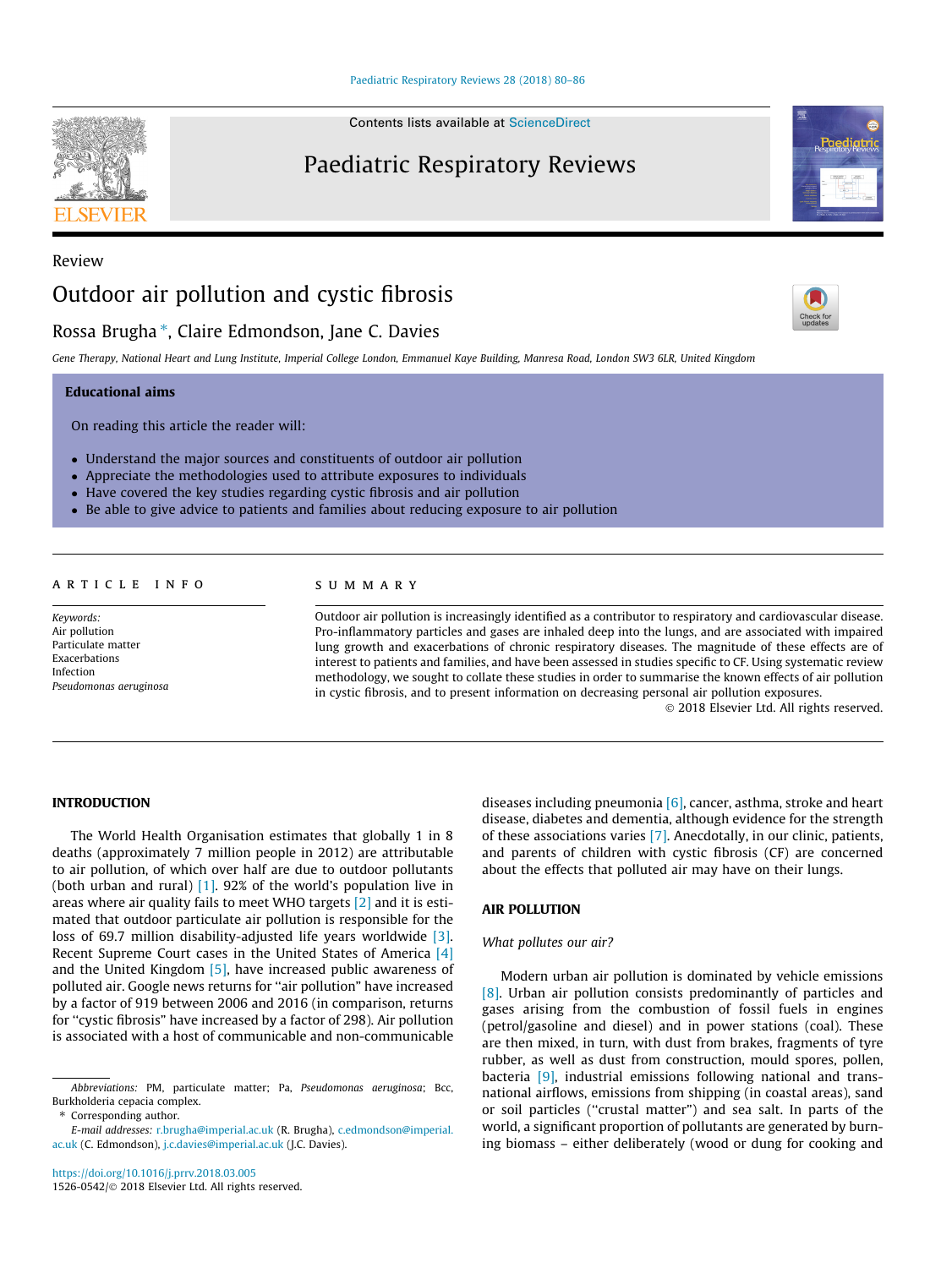heating homes, burning crop stubble in fields) or natural events such as seasonal forest fires. Classifying this complex mixture of species is fraught with difficulty, and has historically been driven by the available methods used to directly quantify pollutants, either by collecting particles suspended in the air (particulate matter; PM) or by analysing pollutant gases.

PM is defined by particle size. The fraction of PM particles with an aerodynamic diameter small enough to penetrate a 10 micron filter is termed  $PM_{10}$  (or "coarse" PM), the fraction of these which can penetrate a 2.5 micron filter is termed  $PM_{2.5}$  ("fine" PM), and particles smaller than 0.1 microns are termed  $PM<sub>0.1</sub>$  or "ultrafine" particles. In context, a human hair is approximately 50–70 microns in diameter and a Pseudomonas aeruginosa (Pa) bacterium is between 1 to 5 microns in length; fine particles smaller than bacteria are able to deposit deep in the lungs and potentially exert toxic effects on the epithelium. Urban PM in cities is composed predominantly of incompletely combusted particles from lorries, buses and cars [\[8,9\]](#page-5-0). These particles consist of a core of elemental carbon, carrying an adsorbed mixture which may include heavy metals, lipopolysaccharide, sulphates, ammonium nitrate and polyaromatic hydrocarbons [\[10\].](#page-5-0)

Gaseous air pollutants include nitrogen dioxide  $(NO<sub>2</sub>)$  and other oxides of nitrogen (termed  $NO<sub>x</sub>$ ) predominantly from vehicle engines, sulphur dioxide (from contaminated fossil fuels, including emissions from coal-fired power stations), and ozone  $(O_3)$ . Ground level ozone is generated via the photochemical reaction of  $NO<sub>2</sub>$ with oxygen, driven by the generation of reactive oxygen species via the action of sunlight on oxygen molecules. As these species mix the result is the reddish (nitrogen dioxide) haze (from particles) seen on the horizon in major cities across the globe: photochemical smog (Fig. 1). PM,  $NO<sub>x</sub>$  and ozone levels are legislated for in many developed countries [\(Table 1\)](#page-2-0), and WHO guidelines exist for benzene levels, other gaseous pollutants including other volatile organic compounds (VOCs) may not be legislated for.

#### How air pollution is measured in research studies

Long-term randomised trials of exposures to individual air pollutants have not been conducted. Short-term ''natural experiments", such as the imposition of vehicle restrictions during the



Fig. 1. Photochemical smog on the horizon in London. The haze is caused by particulate matter and the red-brown colour is nitrogen dioxide. View looking East from Albert Bridge towards the City of London, 8th June 2016. Annual mean daily NO<sub>2</sub> for the nearby King's Road, Chelsea in 2016 was 77.8  $\mu$ g/m<sup>3</sup> ([www.londonair.](http://www.londonair.org.uk/london/asp/datadownload.asp) [org.uk/london/asp/datadownload.asp\)](http://www.londonair.org.uk/london/asp/datadownload.asp), which compares to recommended levels of 40 mg/m<sup>3</sup> (<http://www.londonair.org.uk/london/asp/publicstats.asp>).

2008 Beijing Olympics, give insights about the effect of cleaner air on markers of airway inflammation [\[11,12\]](#page-5-0). In general, efforts to delineate the separate effects of the constituent species in polluted air on health (in order to inform policy makers, and fuel and vehicle manufacturers) are hampered by the common origin of many of the pollutants – vehicle engines - and the relative paucity of air pollution monitors in many cities. Ideally, a study looking to quantify associations between air pollution and health outcomes would involve large numbers of people carrying cheap, small, light, accurate monitors that would contemporaneously record and relay exposure data for multiple pollutants, while mapping exposures to activities and location in real time. While this technology may exist in the future, at present there are no monitors that match all of these specifications, and so current studies depend on classifying individuals' pollution exposures by either (a) modelled air pollution data using complex dispersion models, (b) simplified land-use regression models, or (c) proxy estimates (which classify exposures by the data recorded by the nearest air pollution monitor – which may be many miles away). Each of these methods bring benefits and limitations [\[13\]](#page-5-0) and it is important to view studies on air quality and health with these factors in mind.

#### Measuring doses in vivo

After inhalation, PM is carried deep into the lungs where it is phagocytosed by airway macrophages (AM) [\[14\]](#page-5-0). Sampling AM by either broncho-alveolar lavage  $[14]$  or sputum induction  $[15]$ allows investigators to calculate an internal ''dose" of PM by measuring the surface area of black carbon particles visible in the macrophages [\[16\],](#page-5-0) and in children this has been shown to correlate with lower spirometry scores in healthy controls, [\[15\]](#page-5-0) and with asthma severity [\[17\].](#page-5-0) This approach is unfeasible for studies of large numbers of individuals as it is time consuming. Recently, a non-invasive sampling approach to assessing in vivo black carbon has been reported; detecting urinary black carbon using whitelight generation under femtosecond pulsed laser illumination [\[18\]](#page-5-0), which in a study of 289 children was associated with black carbon exposures at home, and was raised in children living close to a major road. This raises the possibility of quantifying pollution exposures both in large numbers of individuals to assess health risk, but also intra-individual after interventions designed to decrease exposures [\[19\]](#page-5-0).

#### Controlled pollution exposure studies in humans

Breathing diesel exhaust fumes results in airway and systemic inflammation. Controlled exposure studies (with healthy volunteers exposed to engine exhausts in closed exposure chambers) have demonstrated increased peripheral leucocyte counts [\[20\],](#page-5-0) increased broncho-alveolar lavage eosinophil counts, and increased expression of vascular cell adhesion molecule-1 and Pselectin in bronchial mucosa biopsy samples [\[21\].](#page-5-0) Diesel exhaust increases gene expression in oxidative stress and coagulation pathways [\[22\]](#page-5-0) and in a controlled exposure to a mixture of diesel exhaust and ozone, possible synergistic effects were seen with suppression of IFN- $\gamma$  and TNF- $\alpha$ , and increased peripheral blood neutrophil counts [\[23\]](#page-5-0). Individuals working as diesel engine testers show greater levels of markers associated with DNA damage when matched to controls [\[24\],](#page-5-0) and ''genomic instability" induced by particulate matter may contribute to cases of lung cancer in nonsmokers [\[25\].](#page-5-0) Together these studies demonstrate activation of inflammatory pathways triggered by pollution exposures in controlled environments.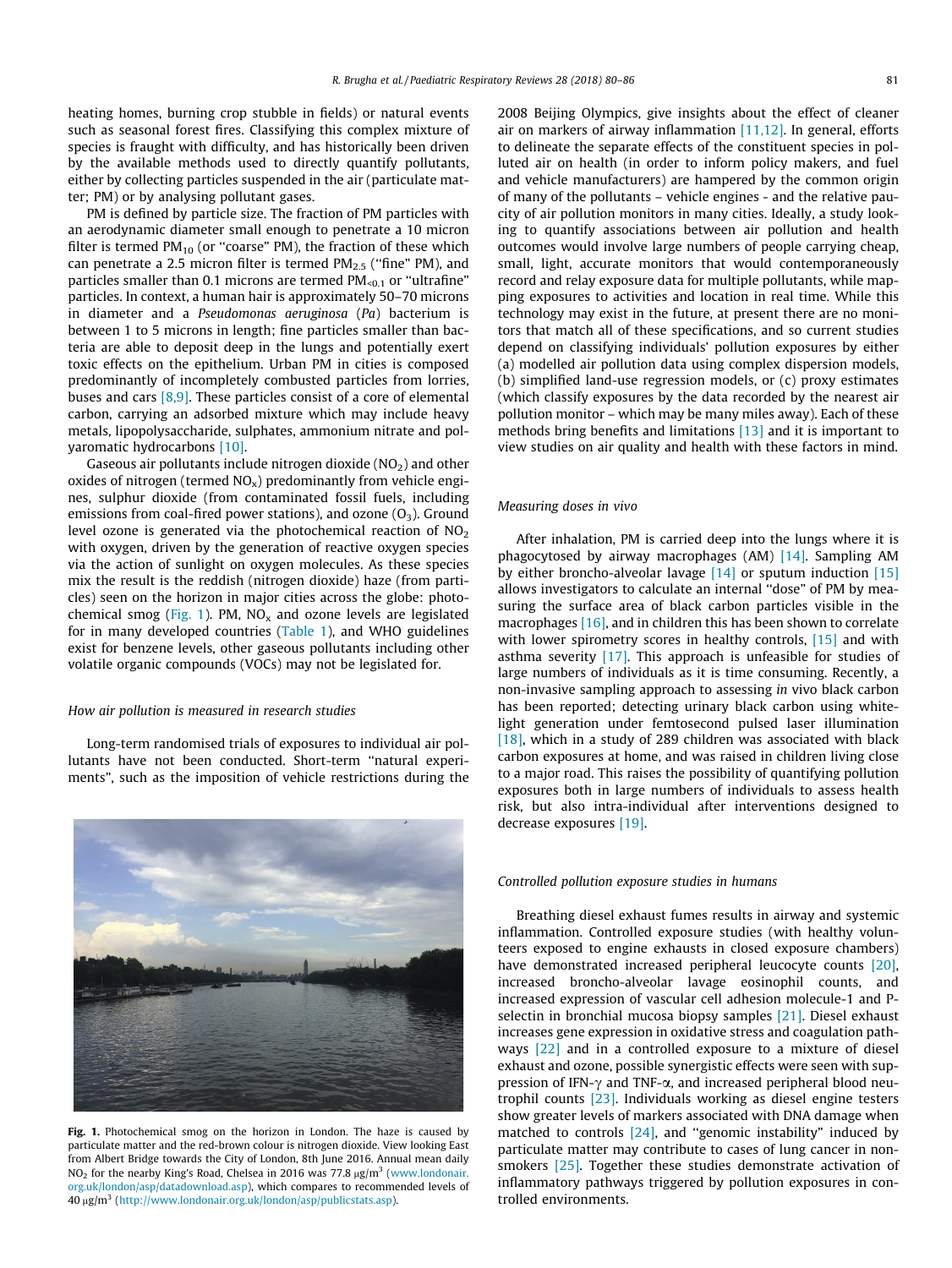#### <span id="page-2-0"></span>Table 1

|  |  |  |  | Air quality limits for selected countries and World Health Organisation recommended limits. |  |
|--|--|--|--|---------------------------------------------------------------------------------------------|--|
|  |  |  |  |                                                                                             |  |
|  |  |  |  |                                                                                             |  |

| Pollutant $(\mu g/m^3)$ | European Union | <b>United States</b> | Canada (2020 standards) | Australia | World Health Organisation |
|-------------------------|----------------|----------------------|-------------------------|-----------|---------------------------|
| <b>PM2.5</b>            | 25             | $35^{\circ}$         | 8.8                     |           | 10                        |
| <b>PM10</b>             | 40             | $150*$               | re i                    | 50        | 20                        |
| <b>NO2</b>              | 40             | $101.4***$           | -                       | 57        | 40                        |
| <b>SO2</b>              | 125            | 199.6***             |                         | 53.2      | 20                        |
| <b>O3</b>               | 120            | $139.7***$           | 123                     | 199.6     | 100t                      |

PM, particulate matter; NO2, nitrogen dioxide; SO2, sulphur dioxide; O3, ozone. All limits as average over 1 year except; Ozone: maximum daily hour mean, Sulphur dioxide: average over 24 h. \*24 h average \*\*US NO2 limit is 53 ppb, converted to µg/m<sup>3</sup> using a conversion factor of 1 ppb = 1.9125 µg/m<sup>3</sup> at 20 °C at 1013 mb. \*\*\*1 h daily maximum concentration using a conversion factor of 1 ppb = 2.6609  $\mu$ g/m<sup>3</sup> at 20 °C at 1013 mb. \*\*\*\*Annual fourth-highest daily maximum 8-h concentration using a conversion factor of 1 ppb = 1.9957  $\mu$ g/m<sup>3</sup> at 20 °C at 1013 mb. †Maximum ambient concentration over 1 year. ‡8-h mean.

Sources (accessed 26th March 2018):

<http://ec.europa.eu/environment/air/quality/standards.htm>

<https://www.epa.gov/criteria-air-pollutants/naaqs-table>

[https://www.ccme.ca/en/resources/air/pm\\_ozone.html](https://www.ccme.ca/en/resources/air/pm_ozone.html)

<http://www.who.int/mediacentre/factsheets/fs313/en/>

Conversion factors available at [https://uk-air.defra.gov.uk/assets/documents/reports/cat06/0502160851\\_Conversion\\_Factors\\_Between\\_ppb\\_and.pdf](https://uk-air.defra.gov.uk/assets/documents/reports/cat06/0502160851_Conversion_Factors_Between_ppb_and.pdf)

#### Mechanisms and effects on CF epithelium in vitro

Particulate matter has been shown to enhance mitochondrialsignalled CF bronchial epithelial cell apoptosis in vitro via caspase-9 and Bcl family proteins, at lower levels of exposure compared to healthy controls [\[26\],](#page-5-0) and it has been postulated that this may impair pathogen clearance [\[27\].](#page-5-0) Ozone-induced stress decreases the transcription of CFTR, via phosphorylation of STAT-1, in human bronchial epithelial cells, resulting in a reduced CFTR-mediated chloride current [\[28\].](#page-5-0) Ozone-induced oxidative stress is enhanced in CF versus non-CF cells in air-liquid interface cultures [\[29\].](#page-5-0) Short term exposures to gasoline exhaust, somewhat counter-intuitively, result in decreased IL-6 and IL-8 production and decreased MCP-1 release in CF bronchial epithelial cells, whereas non-CF cells increase the production of these proinflammatory mediators  $[30]$ . In summary, the CF airway epithelium, at least in experimental models, appears particularly vulnerable to inhaled toxins.

#### HEALTH OUTCOMES

#### Air pollution and association studies

There is consensus in the scientific literature that polluted air impairs lung growth in healthy children. Many of the key publications in this field arise from the Children's Health Study [\[31–33\],](#page-5-0) where repeated measures of lung function on repeated cohorts of children and adolescents in Southern California demonstrated decreased FEV<sub>1</sub> growth associated with higher levels of particulates and nitrogen dioxide. A recent meta-analysis estimates that the magnitude of  $NO<sub>2</sub>$  exposure on children's lung function is similar to that of environmental tobacco smoke  $[34]$ .

In adults, the Six Cities study [\[35\]](#page-5-0) followed cohorts for between 14 and 16 years across the 1970s and 1980s in cities across the US and demonstrated increased mortality in populations exposed to higher levels of fine particulate matter. Effects may begin in utero [\[36\]](#page-5-0). The impact of outdoor air pollution on asthma has recently been reviewed [\[10\]](#page-5-0), with data from 10 European cities suggesting that exposure to roads with high vehicle traffic accounts for 14% of all asthma cases in children [\[37\].](#page-5-0)

Associations between cystic fibrosis health outcomes and air pollution

#### Search strategy

In order to identify studies, two authors (RB and CE) adapted the search strategy employed by Guarnieri and Balmes [\[10\]](#page-5-0) to conduct a systematic review in order to identify studies comparing air pollution exposures with health-associated outcomes in CF. We searched PubMed from Jan 1st, 1980 with the search term ''cystic fibrosis" combined with the specific terms "air pollution", "particulate matter", "PM10", "PM2.5", "elemental carbon", "black carbon", "nitrogen dioxide", "nitrogen oxide\*", "NO2", "NOx", "ozone", "O3", "traffic", "diesel", "sulphur/sulfur dioxide\*", "sulphur/sulfur oxide\*". Searches were restricted to humans. In addition we reviewed the references from relevant reviews that mentioned air pollution as part of a wider review of cystic fibrosis and environmental influences on disease progression. Inclusion criteria were population based studies, assessing a health-related outcome in people with CF, compared to measurement of exposures to air pollution. Studies were excluded if they failed to meet the inclusion criteria. 510 studies were identified via the literature search. Two authors separately reviewed the retrieved studies. 11 studies were considered for inclusion after review of titles (see online supplement parts 1 and 2 for full list of retrieved studies with selections by author). 5 were subsequently excluded after abstract review 2 editorials, 2 reviews, 1 study of tobacco smoke) and 1 excluded after manuscript review (a death certificates analysis, see online supplement part 3). Five studies [\[27,38–41\]](#page-5-0) were identified as rele-vant to this review ([Table 2](#page-3-0)). One additional study with air pollution data in the supplementary material was identified during peer review [42]. Heterogeneity of the study designs precluded the use of meta-analysis.

#### Air pollution and CF pulmonary exacerbations

Exacerbations are key events in disease progression and associ-ated with stepwise declines in FEV<sub>1</sub> [\[43\]](#page-6-0). Four of the studies identified measured exacerbations as a key outcome. The first published study to associate air pollution with health outcomes was by Goss and colleagues in 2004 [\[38\].](#page-5-0) They retrieved clinical data on 10,294 children (aged 6 years and above) and adults with CF from the US Cystic Fibrosis Foundation National Patient Registry (CFFNPR) who lived within range of an air pollution monitoring station. Data was retrieved for 24-h average exposures to particulates ( $PM_{2.5}$  and  $PM_{10}$ ) and annual mean exposures to carbon monoxide, ozone, nitrogen dioxide and sulphur dioxide from readings collected by monitors no more than 30 miles (48 km) from the centre of the residential zip code. The air pollution exposures were compared with data on spirometry and exacerbations using logistic regression. Exacerbations were defined as a course of intravenous antibiotics either in hospital or at home as recorded in the registry. The patients were divided into 0 or 1, or 2 or more exacerbations in 1 year; as expected the patients with 2 or more exacerbations were older (17.4 vs. 20.6 years), had lower percent predicted FEV<sub>1</sub> (mean 59% vs 81% in the 0 or 1 exacerbations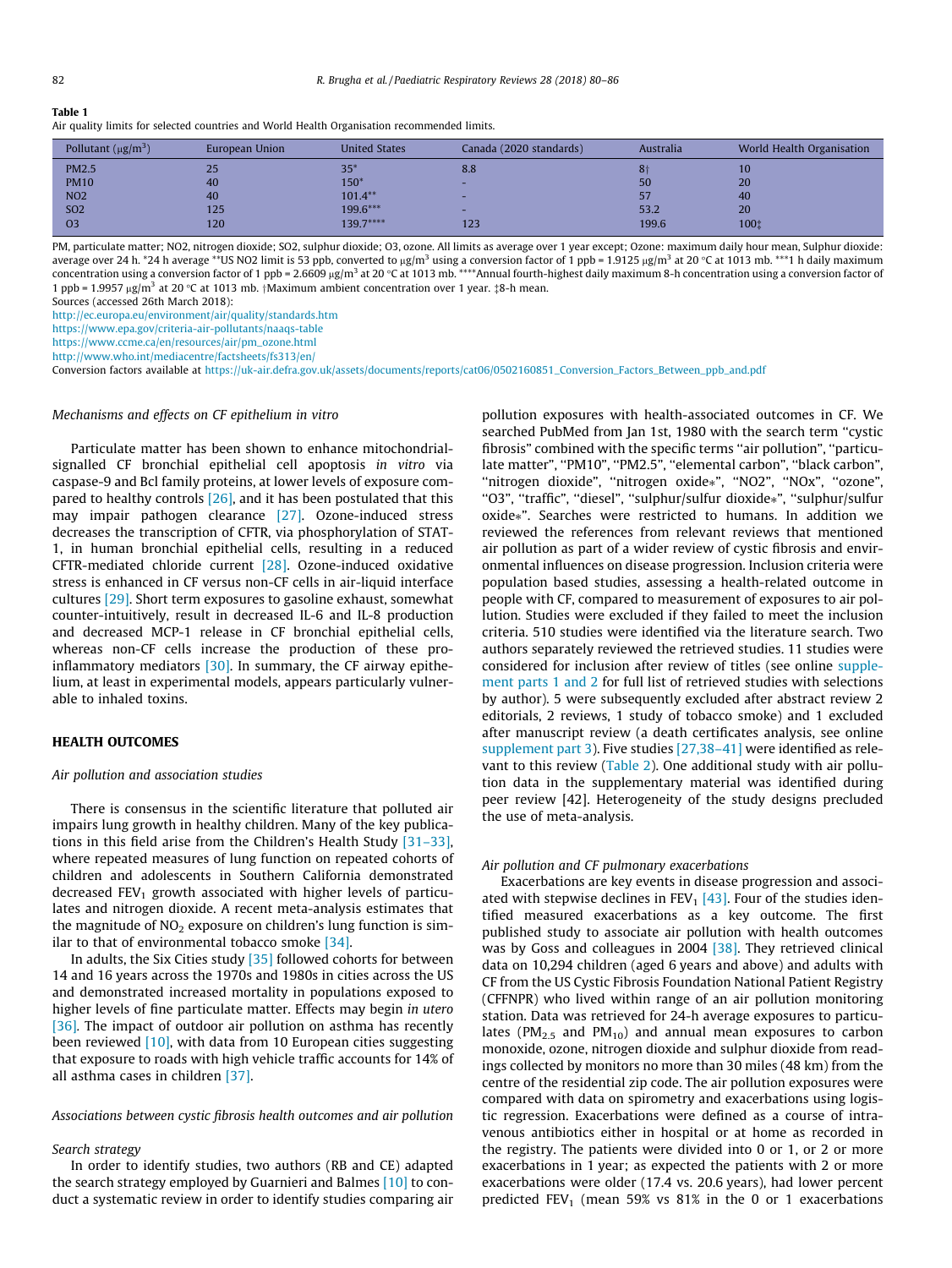#### <span id="page-3-0"></span>Table 2

Comparison of studies retrieved during systematic review. PM, particulate matter; OR, odds ratio; HR, hazard ratio; IQR, interquartile range.

| Study<br>Author,<br>year | Number of<br>participants | Design                                                                                                  | Outcome measure                                                                                                                                       | Pollutants                                                                                                              | Exposure metric                                                                                    | Reported<br>$NO2$ (µg/<br>$m3$ )     | <b>Results</b>                                                                                                                                                                                                                                              |
|--------------------------|---------------------------|---------------------------------------------------------------------------------------------------------|-------------------------------------------------------------------------------------------------------------------------------------------------------|-------------------------------------------------------------------------------------------------------------------------|----------------------------------------------------------------------------------------------------|--------------------------------------|-------------------------------------------------------------------------------------------------------------------------------------------------------------------------------------------------------------------------------------------------------------|
| <b>Goss 2004</b>         | 10,294                    | Retrospective cohort<br>from national US<br>registry data. All<br>individuals aged 6<br>years and over  | Exacerbations (hospital or<br>home iv antibiotics)<br>$FEV1$ decline                                                                                  | Mean 1 h<br>O <sub>3</sub><br>NO <sub>2</sub><br>CO<br>24h<br>mean<br>$PM_{10}$<br>24h<br>mean<br>PM <sub>2.5</sub>     | Residential<br>zipcode/postcode<br>within 30 miles<br>$(48.3 \text{ km})$ of<br>monitoring station | Mean 32<br>s.d. 14                   | For exacerbations:<br>$PM_{10}$<br>OR 1.08 (1.02-1.15)<br>PM <sub>2.5</sub><br>OR 1.21 (1.07-1.33)<br>O <sub>3</sub><br>OR 1.10 (1.03-1.17)<br>Others not significant<br>For FEV <sub>1</sub> decline:<br>$PM2.5$ and lung function<br>inversely correlated |
| Jassal<br>2013           | 145                       | 5 year retrospective<br>study at<br>Children's Hospital Los<br>Angeles (CA, USA)<br>Adults and children | Exacerbation requiring iv<br>antibiotic. Participants<br>divided into 2 groups:<br>0 or 1 exacerbations vs 2 or<br>more                               | Annual<br>mean<br>PM <sub>2.5</sub><br><b>Max</b><br>annual 1<br>$h O_3$                                                | Proximity to<br>freeways and major<br>arterial roads                                               | <b>Not</b><br>reported               | 2 or more exacerbations<br>group had an OR 6.7 (1.23-<br>54.9) if 1000 m nearer major<br>road ( $p = 0.0420$ )<br>Not significant for $PM_{2.5}$ , O <sub>3</sub> or<br>freeway proximity                                                                   |
| Goeminne<br>2013         | 215                       | Retrospective<br>cohort adults<br>and children<br>Lag 0-2 days pollution<br>exposures. Belgium          | Exacerbations (iv, oral, or<br>combined iv and oral abx for<br>clinical exacerbation or FEV1<br>fall. Exacerbations by<br>modified<br>Fuchs criteria) | $PM_{10}$<br>NO <sub>2</sub><br>O <sub>3</sub>                                                                          | 4x4km modelled<br>grids                                                                            | Median<br>24<br><b>IOR 17-</b><br>32 | Combined lag day 0 and day 1<br>For $10\mu g/m^3$ increase in each<br>pollutant OR for exac was:<br>$PM_{10}$ 1.043 (1.004-1.084)<br>$NO2 1.106 (1.05 - 1.166)$<br>$O_3$ 1.034 (1.003-1.067)                                                                |
| Farhat<br>2013           | 103                       | 1 year prospective<br>Sao Paulo<br>Children<br>Lag 0-6 days                                             | Exacerbations (Fuchs criteria)                                                                                                                        | Daily<br>levels<br>1 h O <sub>3</sub><br>24h<br>mean $SO2$<br>1 h NO <sub>2</sub><br>24h<br>mean<br>$PM_{10}$<br>8 h CO | Nearest monitoring<br>station (average of<br>14 in city)                                           | Mean<br>103<br>s.d. 35               | Lag 2 day IQR change in $O_3$<br>gave OR 1.86 (1.14-3.02) for<br>exacerbation<br>All other analyses negative                                                                                                                                                |
| Psoter<br>2015           | 3575                      | Retrospective US<br>registry data 2003-<br>2009 for children aged<br>$0-5y$                             | First acquisition of<br>Pseudomonas aeruginosa                                                                                                        | PM <sub>2.5</sub>                                                                                                       | Monitor within 10.<br>30 and 50 miles of<br>residential<br>postcode/zipcode                        | <b>Not</b><br>reported               | 10 $\mu$ g/m <sup>3</sup> increase in PM <sub>2.5</sub><br>exposure associated with HR<br>1.24 (95%CI 1.01-1.51) for<br>initial <i>Pseudomongs</i><br>aeruginosa infection                                                                                  |

group), and lower weight percentile (23 vs 33.6). In addition, they were more likely to be infected with Pseudomonas aeruginosa (Pa) or Burkholderia cepacia complex (Bcc) organisms, have a diagnosis of pancreatic insufficiency, and government provided insurance (as a proxy for socio-economic status). Patients with 2 or more exacerbations lived in areas with slightly higher measured levels of both PM<sub>2.5</sub> (14.2 vs 13.9,  $p < 0.001$ ) and PM<sub>10</sub> (25.4 vs 25.1,  $p < 0.01$ ), however there was no difference in annual mean  $CO$ ,  $SO<sub>2</sub>$  or  $NO<sub>2</sub>$ .

After adjusting for gender, age, weight, ethnicity, airway Pa and Bcc, pancreatic status and insurance status, the investigators reported an odds ratio (OR) of 1.21 (95%CI 1.07–1.33) for 2 or more exacerbations, for a given 10  $\mu$ g/m<sup>3</sup> increase in PM2.5. PM10 (OR 1.08, 95%CI 1.02–1.15) and ozone (OR 1.10, 95%CI 1.03–1.17) were also associated with an increased number of exacerbations. No significant association was seen with exposures to  $NO<sub>2</sub>$ ,  $SO<sub>2</sub>$  or carbon monoxide.

The authors highlight the limitation of registry studies with respect to incomplete data for possible confounders; environmental tobacco smoke exposure and active smoking were not recorded in the CFFNPR. The authors adjusted for socio-economic status, but there remains a risk of residual confounding, with respect to exposure misclassification. For example, annual  $PM<sub>2.5</sub>$  levels in London range from 8 to 22  $\mu$ g/m<sup>3</sup> [\[44\]](#page-6-0) in a city approximately 16 miles in diameter; it may be that the actual air pollution exposures encountered by individuals in this study were markedly different to those measured at a mean distance of 11.5 miles (sd 7.9 miles) but this limitation is difficult to overcome given the extent of air pollution monitoring data available to the investigators at the time. This may be a factor in the absence of a measured association with nitrogen dioxide; given their common source the  $NO<sub>2</sub>$  findings would be expected to correlate with  $PM_{2.5}$ .

As traffic is the major source of small particles and  $NO<sub>2</sub>$ , Jassal et al. [\[39\]](#page-5-0) compared residential proximity to freeways and major roads, in addition to maximum annual 1-h  $O<sub>3</sub>$  and annual mean PM<sub>2.5</sub>, with CF exacerbations in 145 patients cared for at Children's Hospital Los Angeles (CHLA), including those who had transitioned to adult services. This was a retrospective longitudinal study over 5 years (2004–2008). Exacerbations were defined as a change in respiratory status requiring intravenous antibiotics, and/or an encounter recorded as a pulmonary exacerbation on the CFFPR, and as per the study by Goss et al.  $[38]$ , the groups were classified as 0 or 1 vs 2 or more exacerbations. Via logistic regression, no association was seen with  $O_3$  or  $PM_{2.5}$  exposure and exacerbation status, which could represent a type 2 error given the power in this smaller study if looking to replicate the effect sizes described in the previous registry study by Goss et al. [\[38\].](#page-5-0) No association was seen with residential proximity to freeways (OR 1.12, 95%CI 0.30– 66.53), however a positive association was seen for straight line distance to a ''major road" (which was defined as a ''major arterial route"), with OR 6.7 (95% CI 1.23–54.49) for exacerbation status associated with living 1000 m closer to a major road. The authors also highlight the limitation of no recorded data on smoking or tobacco smoke exposure, as well as the possible confounding by socio-economic status, as people living closer to main roads may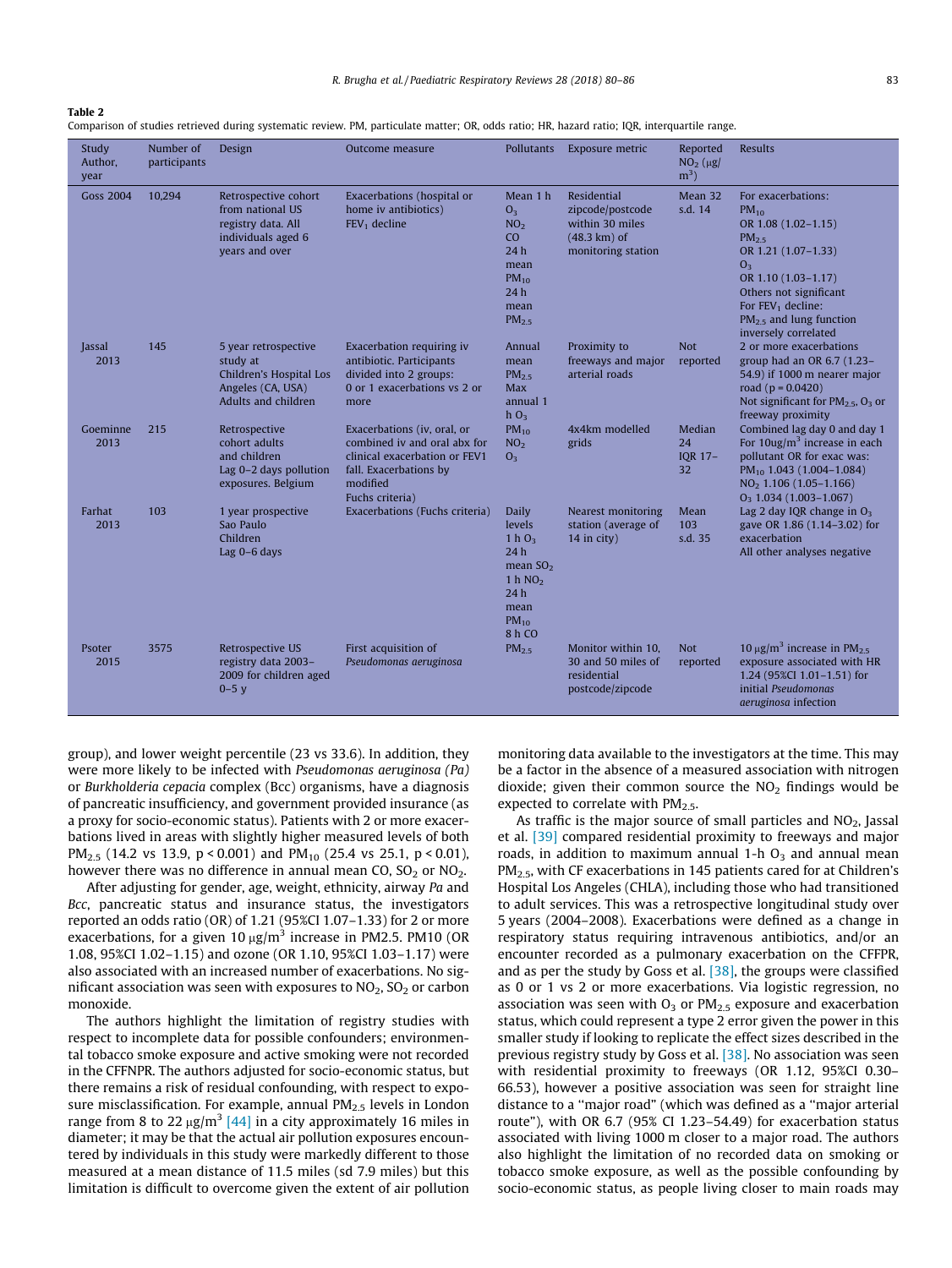have poorer health outcomes due to a range of factors including income and access to health care. In order to adjust for this, insurance status was corrected for in their model.

These two studies suggest an association between outdoor air pollution and CF exacerbation, but are limited by the methods used to classify exposures. Given the in vitro evidence that particles exert a direct effect on the airway epithelium, short term deteriorations in air pollution may be triggers for exacerbation. Goeminne et al. [\[40\]](#page-5-0) used a case-crossover model comparing daily air pollution exposures (rather than annual means) to explore associations between short-term rises in pollutants and subsequent exacerbations of CF in 215 patients, looking retrospectively at hospital records between 1998 and 2010. In contrast to the studies outlined previously, exacerbations were defined as the use of home or hospital oral or intravenous antibiotics. Air pollution exposures for  $PM_{10}$ , NO<sub>2</sub> and ozone were calculated using modelling which provided data for 4 km grid squares, for 2 days prior, 1 day prior and on the day of exacerbation onset. NO2 and PM10 exposures were positively correlated ( $r = 0.67$ ,  $p < 0.0001$ ). The investigators found significant associations between  $10 \mu g/m^3$  increases in all three measured air pollutants and same-day exacerbations. Averaging exposure for the preceding day, and the day of the exacerbation resulted in PM<sub>10</sub> OR 1.043 (95%CI 1.004-1.084), ozone OR 1.034 (95%CI 1.003-1.067) and  $NO<sub>2</sub>$  1.106 (95%CI 1.050-1.166). The study is limited by not including  $PM<sub>2.5</sub>$  as a specific measurement (although the  $PM<sub>2.5</sub>$  fraction will be captured in the  $PM<sub>10</sub>$  data as it will pass through the filters); this was because  $PM_{2.5}$  was not measured until 2009, and the local  $PM_{10}$  and  $PM_{2.5}$  levels are strongly correlated (they report correlation coefficients of 0.94–0.98). The authors also highlight the risk of bias from the retrospective study design where a complete data set may not be recorded contemporaneously. A strength of the study is the case-crossover design; patients act as their own controls which minimises potential confounders such as socio-economic status. It is worth noting that the reported air pollution for their region of Belgium was lower than that in the previous US study by Goss et al.  $[38]$ , with median NO<sub>2</sub> 24 (IQR 17–32) 10  $\mu$ g/m<sup>3</sup> vs mean NO<sub>2</sub> 32 (sd 14)  $\mu$ g/m<sup>3</sup>, this may have reduced the effect sizes observed and a replicate study in a highly polluted city may show greater effects.

Farhat and colleagues [\[41\]](#page-6-0) used a prospective design in a highly polluted city (Sao Paulo, Brazil) to look at exacerbations in 103 children with CF over a period of 12 months. Exacerbations were defined as the presence of three or more of: fever, increased sputum production or cough intensity, change in sputum colour, worsening dyspnoea, loss of appetite,  $>10\%$  decrease in FEV<sub>1</sub> or weight loss. These were compared to daily records of ozone,  $SO_2$ ,  $NO_2$ ,  $PM_{10}$  and carbon monoxide obtained from an average of the state environmental agency monitoring stations based within the city. Children were reviewed a mean (SD) of 4 (1.7) times over the study period, and the lag air pollution for each pollutant was calculated for 6 days pre-exacerbation. For an interquartile range increase in ozone two days before the onset of an exacerbation, an increased relative risk (RR 1.86, 95%CI 1.14–3.02) was observed. For the 34 other analyses (5 pollutants, 7 days) no positive results emerged. In summary, each study outlined shows an association between at least one pollutant and CF exacerbations, with relatively similar estimates for effect sizes.

#### Air pollution and lung function

FEV<sub>1</sub> is a key predictor of mortality in CF  $[45]$ . One study  $[38]$ assessed the effect of pollutants on  $FEV<sub>1</sub>$ . Goss et al. showed a negative linear association between  $FEV_1$  and both  $PM_{10}$  and  $PM_{2.5}$ after adjusting for age, gender and height. A 10  $\mu$ g/m<sup>3</sup> increase in PM2.5 was associated with a 155 ml (95%CI 115-194 ml) decrease in FEV<sub>1</sub>, and when calculated by percent predicted FEV<sub>1</sub> this equated to a 0.5% (95%CI 0.3–0.9%) decrease per 10  $\mu$ g/m<sup>3</sup> increase in  $PM<sub>2.5</sub>$ . No associations were found with the other recorded pollutants.

#### Air pollution and respiratory infection

Infection with Pseudomonas aeruginosa early in life is associated with increased morbidity and mortality  $[46]$ . In a murine model [\[47\]](#page-6-0), prolonged diesel exhaust exposures (6 h per day for 6 months) impaired clearance of Pa infection, associated with inflammatory changes on histology and a decrease in ciliated bronchial epithelium, and urban particulate matter increases binding of Streptococcus pneumoniae to primary bronchial epithelial cells [\[48\].](#page-6-0) In an in vitro exposure model, Staphylococcus aureus and Streptococcus pneumoniae, common pathogens found early in CF, when exposed to black carbon show altered responses to antibiotics, and changes in biofilm structure  $[49]$ . These findings imply that air pollution exposures may increase susceptibility to initial bacterial infection, similar to the observed effect of indoor air pollution and pneumonia in children [\[50,51\]](#page-6-0).

Psoter et al. [\[27\]](#page-5-0) hypothesised that pollution exposure early in life might associate with an increased risk of early infection with Pa. They used a similar methodology to the study of Goss et al. [\[38\]](#page-5-0) by conducting a retrospective analysis of US registry data over a 7-year period, limiting their analysis to children aged below 6 years, comparing air pollution exposures with age of first diagnosed Pa infection. Exposures were again determined using data from monitors within a 30 mile radius, and limited to  $PM<sub>2.5</sub>$  only. 3575 children were included in the analysis of whom 1,711 (48%) acquired Pa. Of the 2861 children who lived within 30 miles of a monitor, an increase of 10  $\mu$ g/m<sup>3</sup> in PM<sub>2.5</sub> was associated with a hazard ratio (HR) of 1.24 (95%CI 1.01–1.51) for initial Pa infection. For context, the mean (sd) background  $PM<sub>2.5</sub>$  for this group in the study was 12.3 (2.7)  $\mu$ g/m<sup>3</sup>. In a replicated cohort study, Collaco and colleagues  $[42]$  estimated PM<sub>2.5</sub> exposures in US CF patients enrolled in the CF Twin and Sibling Study using methodology comparable to that of Goss et al. [\[38\],](#page-5-0) and in a univariate regression model including data on 677 subjects showed that higher levels of PM<sub>2.5</sub> were associated with a greater risk of Pa infection.

## WHAT CAN PEOPLE WITH CF DO TO DECREASE THEIR AIR POLLUTION EXPOSURE?

Evidence in this area is limited. A study in adults with asthma demonstrated the benefits of walking through an urban green space in contrast to walking along a polluted thoroughfare [\[52\],](#page-6-0) as asthmatic patients experienced a fall in  $FEV<sub>1</sub>$  that persisted into the following day after a 2-h walk along Oxford Street in London, UK. Using small, handheld personal monitors, we have previously shown that micro-environmental exposures to ''peaks" of air pollution may be equivalent in cities with markedly different background levels of  $PM_{2,5}$  [\[53\]](#page-6-0), and that the majority of a child's daily exposure occurs on the school run. In adults, exposures depend on what you do and where you do it. In a short experiment giving pollution monitors to different individuals, an ambulance driver (who sits in an enclosed space) had greater air pollution exposure than a cycle courier (who can move quickly through polluted air) [\[7\]](#page-5-0). It makes sense to avoid air pollution by taking trafficfree routes to and from school, but it may be counter-intuitive to realise that walking along a roadside can expose a child to less pollution than being in a car on the same road. Studies into the magnitude of air pollution exposures along different school routes are ongoing [\[54\]](#page-6-0), and have included ''citizen scientist" approaches [\[55\]](#page-6-0). It is possible to reduce exposures to indoor air pollutants (including volatile organic compounds, and particles generated by cooking) by ensuring adequate ventilation and using the extractor fan when cooking  $[7]$  – these small changes increment over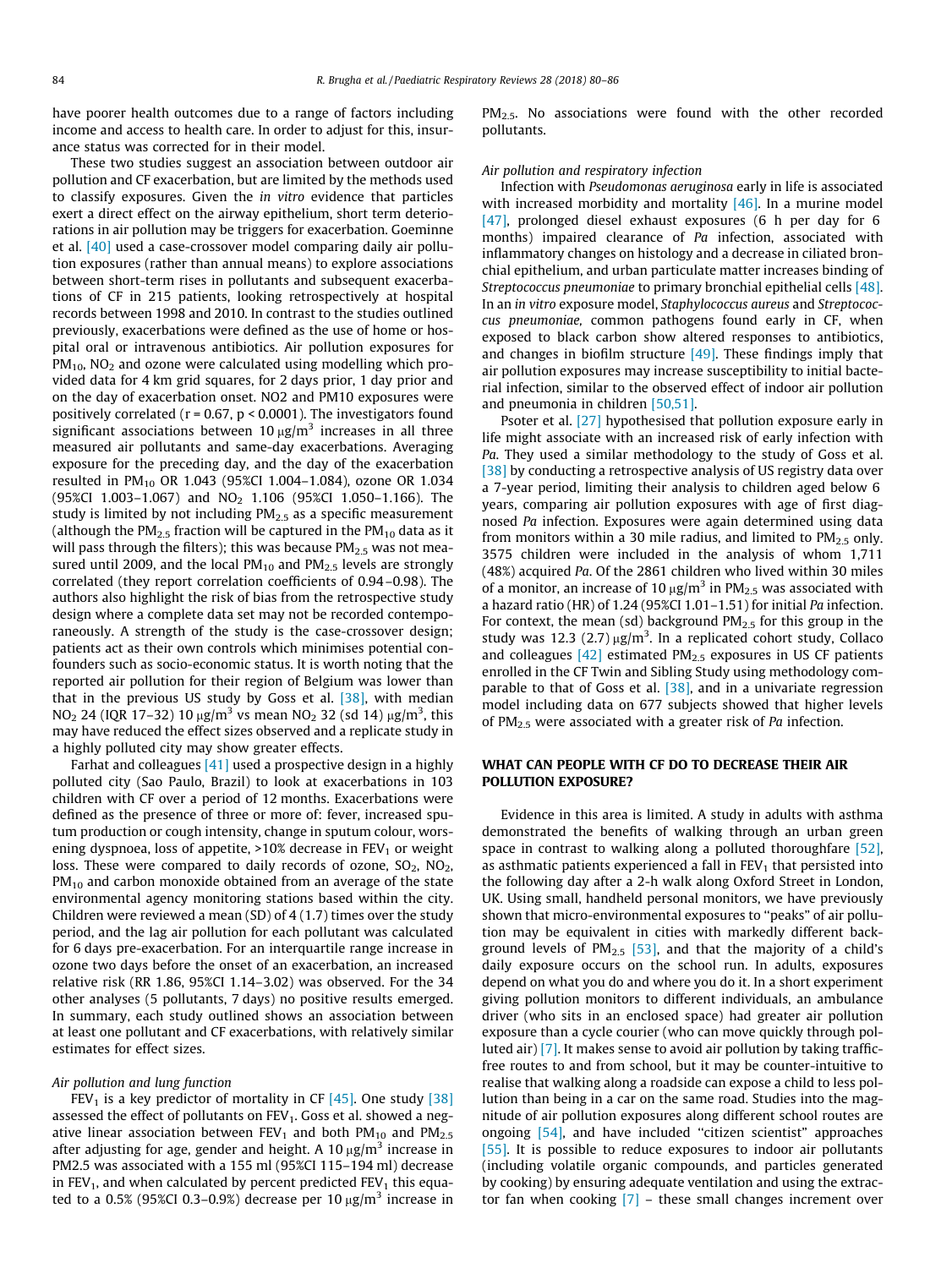<span id="page-5-0"></span>time. Cycling or walking to work or school decreases both your air pollution exposure and the amount of air pollution you generate for others to breathe, and is beneficial for your health even after taking into account the risk of accidents [\[56\].](#page-6-0) Air pollution exposures are not simply a matter for individuals – they depend on trans-national legislation, with transport and energy policies that focus on reducing the generation of toxic gases and particles into our environment. Adults caring for children with lungs that appear particularly vulnerable to polluted air need to advocate for these changes.

### FUNDING

Dr. Brugha is supported by a National Institute of Health Research (NIHR) Clinical Lectureship. Dr. Edmondson is supported by an NIHR Rare Diseases Translational Research Collaboration Fellowship 2016. The views expressed are those of the authors and not necessarily those of the NHS, the NIHR or the Department of Health.

#### DIRECTIONS FOR FUTURE RESEARCH

- Use new and emerging monitoring technologies to accurately quantify pollution exposures
- Exploit large datasets on pollution exposures generated by citizen science projects to generate evidence-based advice on how to avoid polluted air
- Establish the direct effect of air pollution on host airways and on pathogens

#### APPENDIX A. SUPPLEMENTARY DATA

Supplementary data associated with this article can be found, in the online version, at <https://doi.org/10.1016/j.prrv.2018.03.005>.

#### References

- [1] World Health Organisation. Burden of disease from Ambient Air Polution for 2012. Geneva, Switzerland: World Health Organisation, Public Health, Social and Environmental Determinants of Health Department; 2014.
- [2] World Health Organisation. WHO releases country estimates on air pollution exposure and health impact 2016 [Available from: [http://www.who.](http://www.who.int/mediacentre/news/releases/2016/air-pollution-estimates/en/) [int/mediacentre/news/releases/2016/air-pollution-estimates/en/](http://www.who.int/mediacentre/news/releases/2016/air-pollution-estimates/en/). Accessed 16th March 2017.
- [3] Global Burden of Disease 2013 Risk Factors Collaborators, Forouzanfar MH, Alexander L, Anderson HR, Bachman VF, Biryukov S, et al. Global, regional, and national comparative risk assessment of 79 behavioural, environmental and occupational, and metabolic risks or clusters of risks in 188 countries, 1990- 2013: a systematic analysis for the Global Burden of Disease Study 2013. Lancet. 2015;386(10010):2287-323.
- [4] NBC News. Supreme Court Blocks Enforcement of Air Pollution Rule 2016 [Available from: [http://www.nbcnews.com/news/us-news/supreme-court](http://www.nbcnews.com/news/us-news/supreme-court-blocks-enforcement-air-pollution-rule-n515136)[blocks-enforcement-air-pollution-rule-n515136.](http://www.nbcnews.com/news/us-news/supreme-court-blocks-enforcement-air-pollution-rule-n515136) Accessed 16th March 2017.
- [5] United Kingdom Supreme Court. JUDGMENT: R (on the application of ClientEarth) (Appellant) v Secretary of State for the Environment, Food and Rural Affairs (Respondent). 2015 29th April 2015. Report No.: UKSC 28.
- [6] [Barnett AG, Williams GM, Schwartz J, Neller AH, Best TL, Petroeschevsky AL,](http://refhub.elsevier.com/S1526-0542(18)30050-2/h0030) [et al. Air pollution and child respiratory health: a case-crossover study in](http://refhub.elsevier.com/S1526-0542(18)30050-2/h0030) [Australia and New Zealand. Am J Respir Crit Care Med 2005;171\(11\):1272–8.](http://refhub.elsevier.com/S1526-0542(18)30050-2/h0030)
- [7] Royal College of Physicians. Every breath we take: the lifelong impact of air pollution. Report of a working party. London: Royal College of Physicians; 2016. [8] [Yanosky JD, Tonne CC, Beevers SD, Wilkinson P, Kelly FJ. Modeling exposures to](http://refhub.elsevier.com/S1526-0542(18)30050-2/h0040)
- [the oxidative potential of PM10. Environ Sci Technol 2012;46\(14\):7612–20.](http://refhub.elsevier.com/S1526-0542(18)30050-2/h0040)
- [9] [Kelly FJ, Fussell JC. Air pollution and airway disease. Clin Exp Allergy 2011;41](http://refhub.elsevier.com/S1526-0542(18)30050-2/h0045) [\(8\):1059–71](http://refhub.elsevier.com/S1526-0542(18)30050-2/h0045).
- [10] [Guarnieri M, Balmes JR. Outdoor air pollution and asthma. Lancet 2014;383](http://refhub.elsevier.com/S1526-0542(18)30050-2/h0050) [\(9928\):1581–92](http://refhub.elsevier.com/S1526-0542(18)30050-2/h0050).
- [11] [Lin W, Zhu T, Xue T, Peng W, Brunekreef B, Gehring U, et al. Association](http://refhub.elsevier.com/S1526-0542(18)30050-2/h0055) [between changes in exposure to air pollution and biomarkers of oxidative](http://refhub.elsevier.com/S1526-0542(18)30050-2/h0055) [stress in children before and during the Beijing Olympics. Am J Epidemiol](http://refhub.elsevier.com/S1526-0542(18)30050-2/h0055) [2015;181\(8\):575–83.](http://refhub.elsevier.com/S1526-0542(18)30050-2/h0055)
- [12] [Huang W, Wang G, Lu SE, Kipen H, Wang Y, Hu M, et al. Inflammatory and](http://refhub.elsevier.com/S1526-0542(18)30050-2/h0060) [oxidative stress responses of healthy young adults to changes in air quality](http://refhub.elsevier.com/S1526-0542(18)30050-2/h0060) [during the Beijing Olympics. Am J Respir Crit Care Med 2012;186\(11\):1150–9.](http://refhub.elsevier.com/S1526-0542(18)30050-2/h0060)
- [13] [Brugha R, Grigg J. Urban air pollution and respiratory infections. Paediatr](http://refhub.elsevier.com/S1526-0542(18)30050-2/h0065) [Respir Rev 2014;15\(2\):194–9](http://refhub.elsevier.com/S1526-0542(18)30050-2/h0065).
- [14] [Bunn HJ, Dinsdale D, Smith T, Grigg J. Ultrafine particles in alveolar](http://refhub.elsevier.com/S1526-0542(18)30050-2/h0070) [macrophages from normal children. Thorax 2001;56\(12\):932–4.](http://refhub.elsevier.com/S1526-0542(18)30050-2/h0070)
- [15] [Kulkarni N, Pierse N, Rushton L, Grigg J. Carbon in airway macrophages and](http://refhub.elsevier.com/S1526-0542(18)30050-2/h0075) [lung function in children. N Engl J Med 2006;355\(1\):21–30.](http://refhub.elsevier.com/S1526-0542(18)30050-2/h0075)
- [16] [Bai Y, Brugha RE, Jacobs L, Grigg J, Nawrot TS, Nemery B. Carbon loading in](http://refhub.elsevier.com/S1526-0542(18)30050-2/h0080) [airway macrophages as a biomarker for individual exposure to particulate](http://refhub.elsevier.com/S1526-0542(18)30050-2/h0080) [matter air pollution – A critical review. Environ Int 2015;74:32–41.](http://refhub.elsevier.com/S1526-0542(18)30050-2/h0080)
- [17] [Brugha RE, Mushtaq N, Round T, Gadhvi DH, Dundas I, Gaillard E, et al. Carbon](http://refhub.elsevier.com/S1526-0542(18)30050-2/h0085) [in airway macrophages from children with asthma. Thorax 2014](http://refhub.elsevier.com/S1526-0542(18)30050-2/h0085).
- [18] [Saenen ND, Bove H, Steuwe C, Roeffaers MBJ, Provost EB, Lefebvre W, et al.](http://refhub.elsevier.com/S1526-0542(18)30050-2/h0090) [Children's urinary environmental carbon load: a novel marker reflecting](http://refhub.elsevier.com/S1526-0542(18)30050-2/h0090) [residential ambient air pollution exposure? Am J Respir Crit Care Med 2017.](http://refhub.elsevier.com/S1526-0542(18)30050-2/h0090)
- [19] [Grigg J. Where do inhaled fossil-fuel derived particles go to? Am J Respir Crit](http://refhub.elsevier.com/S1526-0542(18)30050-2/h0095) [Care Med 2017](http://refhub.elsevier.com/S1526-0542(18)30050-2/h0095).
- [20] [Xu Y, Barregard L, Nielsen J, Gudmundsson A, Wierzbicka A, Axmon A, et al.](http://refhub.elsevier.com/S1526-0542(18)30050-2/h0100) [Effects of diesel exposure on lung function and inflammation biomarkers from](http://refhub.elsevier.com/S1526-0542(18)30050-2/h0100) [airway and peripheral blood of healthy volunteers in a chamber study. Part](http://refhub.elsevier.com/S1526-0542(18)30050-2/h0100) [Fibre Toxicol 2013;10:60](http://refhub.elsevier.com/S1526-0542(18)30050-2/h0100).
- [21] Sehlstedt M, Behndig AF, Boman C, Blomberg A, Sandstrom T, Pourazar J [Airway inflammatory response to diesel exhaust generated at urban cycle](http://refhub.elsevier.com/S1526-0542(18)30050-2/h0105) [running conditions. Inhal Toxicol 2010;22\(14\):1144–50](http://refhub.elsevier.com/S1526-0542(18)30050-2/h0105).
- [22] [Pettit AP, Brooks A, Laumbach R, Fiedler N, Wang Q, Strickland PO, et al.](http://refhub.elsevier.com/S1526-0542(18)30050-2/h0110) [Alteration of peripheral blood monocyte gene expression in humans following](http://refhub.elsevier.com/S1526-0542(18)30050-2/h0110) [diesel exhaust inhalation. Inhalation Toxicol 2012;24\(3\):172–81.](http://refhub.elsevier.com/S1526-0542(18)30050-2/h0110)
- [23] [Stiegel MA, Pleil JD, Sobus JR, Madden MC. Inflammatory cytokines and white](http://refhub.elsevier.com/S1526-0542(18)30050-2/h0115) [blood cell counts response to environmental levels of diesel exhaust and ozone](http://refhub.elsevier.com/S1526-0542(18)30050-2/h0115) [inhalation exposures. PLoS ONE 2016;11\(4\):e0152458.](http://refhub.elsevier.com/S1526-0542(18)30050-2/h0115)
- [24] [Duan H, Jia X, Zhai Q, Ma L, Wang S, Huang C, et al. Long-term exposure to](http://refhub.elsevier.com/S1526-0542(18)30050-2/h0120) [diesel engine exhaust induces primary DNA damage: a population-based](http://refhub.elsevier.com/S1526-0542(18)30050-2/h0120) [study. Occup Environ Med 2016;73\(2\):83](http://refhub.elsevier.com/S1526-0542(18)30050-2/h0120).
- [25] [Santibanez-Andrade M, Quezada-Maldonado EM, Osornio-Vargas A, Sanchez-](http://refhub.elsevier.com/S1526-0542(18)30050-2/h0125)[Perez Y, Garcia-Cuellar CM. Air pollution and genomic instability: the role of](http://refhub.elsevier.com/S1526-0542(18)30050-2/h0125) [particulate matter in lung carcinogenesis. Environ Pollut 2017;229:412–22.](http://refhub.elsevier.com/S1526-0542(18)30050-2/h0125)
- [26] [Kamdar O, Le W, Zhang J, Ghio AJ, Rosen GD, Upadhyay D. Air pollution induces](http://refhub.elsevier.com/S1526-0542(18)30050-2/h0130) [enhanced mitochondrial oxidative stress in cystic fibrosis airway epithelium.](http://refhub.elsevier.com/S1526-0542(18)30050-2/h0130) [FEBS Lett 2008;582\(25–26\):3601–6](http://refhub.elsevier.com/S1526-0542(18)30050-2/h0130).
- [27] [Psoter KJ, De Roos AJ, Mayer JD, Kaufman JD, Wakefield J, Rosenfeld M. Fine](http://refhub.elsevier.com/S1526-0542(18)30050-2/h0135) [particulate matter exposure and initial Pseudomonas aeruginosa acquisition in](http://refhub.elsevier.com/S1526-0542(18)30050-2/h0135) [cystic fibrosis. Ann Am Thorac Soc 2015;12\(3\):385–91](http://refhub.elsevier.com/S1526-0542(18)30050-2/h0135).
- [28] [Qu F, Qin XQ, Cui YR, Xiang Y, Tan YR, Liu HJ, et al. Ozone stress down](http://refhub.elsevier.com/S1526-0542(18)30050-2/h0140)[regulates the expression of cystic fibrosis transmembrane conductance](http://refhub.elsevier.com/S1526-0542(18)30050-2/h0140) [regulator in human bronchial epithelial cells. Chem Biol Interact 2009;179](http://refhub.elsevier.com/S1526-0542(18)30050-2/h0140)  $(2-3):219-26.$
- [29] [Ahmad S, Nichols DP, Strand M, Rancourt RC, Randell SH, White CW, et al.](http://refhub.elsevier.com/S1526-0542(18)30050-2/h0145) [SERCA2 regulates non-CF and CF airway epithelial cell response to ozone. PLoS](http://refhub.elsevier.com/S1526-0542(18)30050-2/h0145) [ONE 2011;6\(11\):e27451](http://refhub.elsevier.com/S1526-0542(18)30050-2/h0145).
- [30] [Kunzi L, Krapf M, Daher N, Dommen J, Jeannet N, Schneider S, et al. Toxicity of](http://refhub.elsevier.com/S1526-0542(18)30050-2/h0150) [aged gasoline exhaust particles to normal and diseased airway epithelia. Sci](http://refhub.elsevier.com/S1526-0542(18)30050-2/h0150) [Rep 2015;5:11801](http://refhub.elsevier.com/S1526-0542(18)30050-2/h0150).
- [31] [Peters JM, Avol E, Gauderman WJ, Linn WS, Navidi W, London SJ, et al. A study](http://refhub.elsevier.com/S1526-0542(18)30050-2/h0155) [of twelve Southern California communities with differing levels and types of](http://refhub.elsevier.com/S1526-0542(18)30050-2/h0155) [air pollution. II. Effects on pulmonary function. Am J Respir Crit Care Med.](http://refhub.elsevier.com/S1526-0542(18)30050-2/h0155) [1999;159\(3\):768–75](http://refhub.elsevier.com/S1526-0542(18)30050-2/h0155).
- [32] [Gauderman WJ, Gilliland GF, Vora H, Avol E, Stram D, McConnell R, et al.](http://refhub.elsevier.com/S1526-0542(18)30050-2/h0160) [Association between air pollution and lung function growth in southern](http://refhub.elsevier.com/S1526-0542(18)30050-2/h0160) [California children: results from a second cohort. Am J Respir Crit Care Med](http://refhub.elsevier.com/S1526-0542(18)30050-2/h0160) [2002;166\(1\):76–84](http://refhub.elsevier.com/S1526-0542(18)30050-2/h0160).
- [33] [Gauderman WJ, Avol E, Gilliland F, Vora H, Thomas D, Berhane K, et al. The](http://refhub.elsevier.com/S1526-0542(18)30050-2/h0165) [effect of air pollution on lung development from 10 to 18 years of age. N Engl J](http://refhub.elsevier.com/S1526-0542(18)30050-2/h0165) [Med 2004;351\(11\):1057–67](http://refhub.elsevier.com/S1526-0542(18)30050-2/h0165).
- [34] [Barone-Adesi F, Dent JE, Dajnak D, Beevers S, Anderson HR, Kelly FJ, et al. Long](http://refhub.elsevier.com/S1526-0542(18)30050-2/h0170)[term exposure to primary traffic pollutants and lung function in children:](http://refhub.elsevier.com/S1526-0542(18)30050-2/h0170) [cross-sectional study and meta-analysis. PLoS ONE 2015;10\(11\):e0142565.](http://refhub.elsevier.com/S1526-0542(18)30050-2/h0170)
- [35] [Dockery DW, Pope 3rd CA, Xu X, Spengler JD, Ware JH, Fay ME, et al. An](http://refhub.elsevier.com/S1526-0542(18)30050-2/h0175) [association between air pollution and mortality in six U.S. cities. N Engl J Med](http://refhub.elsevier.com/S1526-0542(18)30050-2/h0175) [1993;329\(24\):1753–9.](http://refhub.elsevier.com/S1526-0542(18)30050-2/h0175)
- [36] [Morales E, Garcia-Esteban R, de la Cruz OA, Basterrechea M, Lertxundi A, de](http://refhub.elsevier.com/S1526-0542(18)30050-2/h0180) [Dicastillo MD, et al. Intrauterine and early postnatal exposure to outdoor air](http://refhub.elsevier.com/S1526-0542(18)30050-2/h0180) [pollution and lung function at preschool age. Thorax 2015;70\(1\):64–73.](http://refhub.elsevier.com/S1526-0542(18)30050-2/h0180)
- [37] [Perez L, Declercq C, Iniguez C, Aguilera I, Badaloni C, Ballester F, et al. Chronic](http://refhub.elsevier.com/S1526-0542(18)30050-2/h0185) [burden of near-roadway traffic pollution in 10 European cities \(APHEKOM](http://refhub.elsevier.com/S1526-0542(18)30050-2/h0185) [network\). Eur Respir J 2013;42\(3\):594–605.](http://refhub.elsevier.com/S1526-0542(18)30050-2/h0185)
- [38] [Goss CH, Newsom SA, Schildcrout JS, Sheppard L, Kaufman JD. Effect of](http://refhub.elsevier.com/S1526-0542(18)30050-2/h0190) [ambient air pollution on pulmonary exacerbations and lung function in cystic](http://refhub.elsevier.com/S1526-0542(18)30050-2/h0190) [fibrosis. Am J Respir Crit Care Med 2004;169\(7\):816–21.](http://refhub.elsevier.com/S1526-0542(18)30050-2/h0190)
- [39] [Jassal MS, Yu AM, Bhatia R, Keens TG, Davidson Ward SL. Effect of residential](http://refhub.elsevier.com/S1526-0542(18)30050-2/h0195) [proximity to major roadways on cystic fibrosis exacerbations. Int J Environ](http://refhub.elsevier.com/S1526-0542(18)30050-2/h0195) [Health Res 2013;23\(2\):119–31.](http://refhub.elsevier.com/S1526-0542(18)30050-2/h0195)
- [40] [Goeminne PC, Kicinski M, Vermeulen F, Fierens F, De Boeck K, Nemery B, et al.](http://refhub.elsevier.com/S1526-0542(18)30050-2/h0200) [Impact of air pollution on cystic fibrosis pulmonary exacerbations: a case](http://refhub.elsevier.com/S1526-0542(18)30050-2/h0200)[crossover analysis. Chest 2013;143\(4\):946–54](http://refhub.elsevier.com/S1526-0542(18)30050-2/h0200).